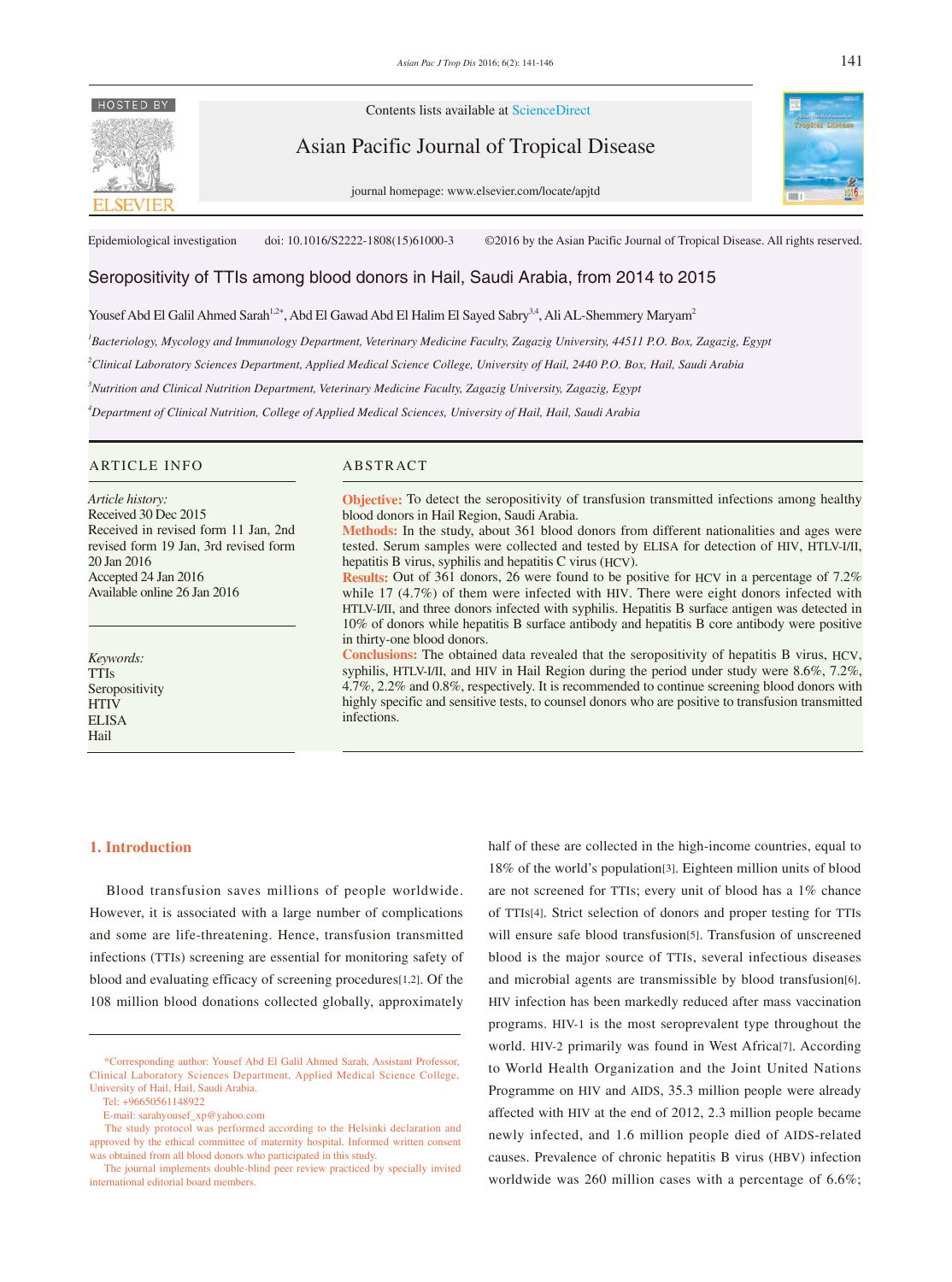most of them lived in Asia-Pacific region. Hepatitis C virus (HCV) infection remains public health concern worldwide, HCV infecting 3% of world' population. World Health Organization estimated that 170 million persons worldwide were infected with HCV[8]. HIV prevalence was highly insignificant among blood donors of age group from 31 to 40 years. HBV, syphilis and HCV prevalence was highly significant among blood donors in age groups of 41 to 50 years, 21 to 30 years and 51 to 60 years in comparison with other groups. HTLV-II has not been associated with any disease, except granular lymphocyte leukemia and tropical spastic paraparesis-like diseases while HTLV-I infection is endemic in Southern Japan, Africa and South America[9]. Syphilis is sexually transmitted and caused by spirochete *Treponema pallidum*. Syphilis is a complex disease that can mimic many common infections and HIV infection alters the natural history and management of syphilis infection. Syphilis was detected in metropolitan areas of Western Europe and United States. Rheumatic heart disease negative donated blood show high percentage of seropositivity of TTIs. Large scale studies are needed to evaluate the association of blood group and rheumatic heart disease types with TTIs and to categorize rheumatic heart negative blood donors as a high risk group. Few current epidemiologic reports on the prevalence rate of HTLV, syphilis, HBV, HIV and HCV infections in blood donors in Kingdom of Saudi Arabia have been published. Aim of the present study was, to determine current seropositivity of HBV, syphilis, HCV, HTLV-I/II and HIV among blood donors at Maternity Hospital, Hail, Kingdom of Saudi Arabia and to compare them among different age groups, nationalities and geographic distribution.

### **2. Materials and methods**

# *2.1. Study area*

 Seropositivity of TTIs in the province of Hail was studied. Hail is one of the 20 Saudi provinces. It is located in Northwestern Kingdom of Saudi Arabia. Hail is located in a higher altitude with an annual precipitation of 100.6 mm. According to the Ministry of the Interior (2013), Hail has a population of 527.000 persons.

# *2.2. Study design and data collection*

 The target population of this retrospective study consisted of all subjects who donated blood at Maternity Hospital, Hail, Kingdom of Saudi Arabia from 2014 to 2015. Blood donors were unpaid volunteers and cases were families of patients who were having medical treatment. All blood donors were thoroughly screened based on the history and physical examination. Preblood donation counseling was carried out and included explanation of blood donation procedure, TTIs test and post-blood donation care. Then blood donors were screened by a physician according to criteria of blood donor selection and guidelines of Drug and Cosmetic Act (1945). Basic data including age, gender and nationality (Saudi or non-Saudi) of the patient were collected for all donors. Five milliliters of blood were collected from each donor for hemoglobin estimation and TTIs screening tests. Donors who have history of jaundice were excluded from the study. A total of 361 blood donors were tested from different nationalities and ages. The study donors were divided into age groups as follows:  $\lt$  20, 20–29, 30–39, 40–49 and  $> 50$  years[10]. Serum samples were tested by using ELISA for detection of HIV, HCV, hepatitis B surface antigen (HBsAg), hepatitis B surface antibody (HBsAb) and hepatitis B core antibody (anti-HBc)[10]. HTLV ELISA screening involves detection of specific antibody to both HTLV-I and HTLV-II[5]. Syphilis was detected in serum samples by using rapid plasma reagin, *Treponema pallidum* haemagglutination assays for blood screening of specific treponemal antibodies and enzyme immunoassays[11].

# **3. Results**

# *3.1. Number of cases*

 Three hundred and sixty-one blood donors, 80% male and 20% female, who attended Maternity and Childhood Hospital of Hail Province, Kingdom of Saudi Arabia between 2014 and 2015, were enrolled in this study. A total of 276 blood donors were normally non-infected and 85 were TTIs infected. The number of donors who were infected with HCV was 26 (7.2%) while the number of donors infected with HIV was 17 (4.7%). There were eight donors infected with HTLV-I/II and three donors infected with syphilis. HBsAg was detected in 8.6% of donors while HBsAb and anti-HBc were positive in thirty-one blood donors as shown in Table 1.

### *3.2. Age distribution*

 The age of donors ranged from less than 20 to more than 50 years. The majority (41.83%) of blood donors occurred in the group aged from 20 to 29 years. Number of blood donors markedly declined for the group aged more than 50 years. The lowest rate was found in blood donors more than 50 years (1.66%). And 36.84% were in 30–39 years and 17.73% were in group 40–49 years (Table 2). Till more than fifty years, the number of male blood donors was higher than that of female (Figure 1). About 80% were male and 20% were females. Hepatitis B core increased with age; the age group (40–49 years) was significantly higher at the risk of being HBcAb positive compared to the younger age group (< 20 years) as shown in Figure 2. Donors of 40–49 years were highly significant of being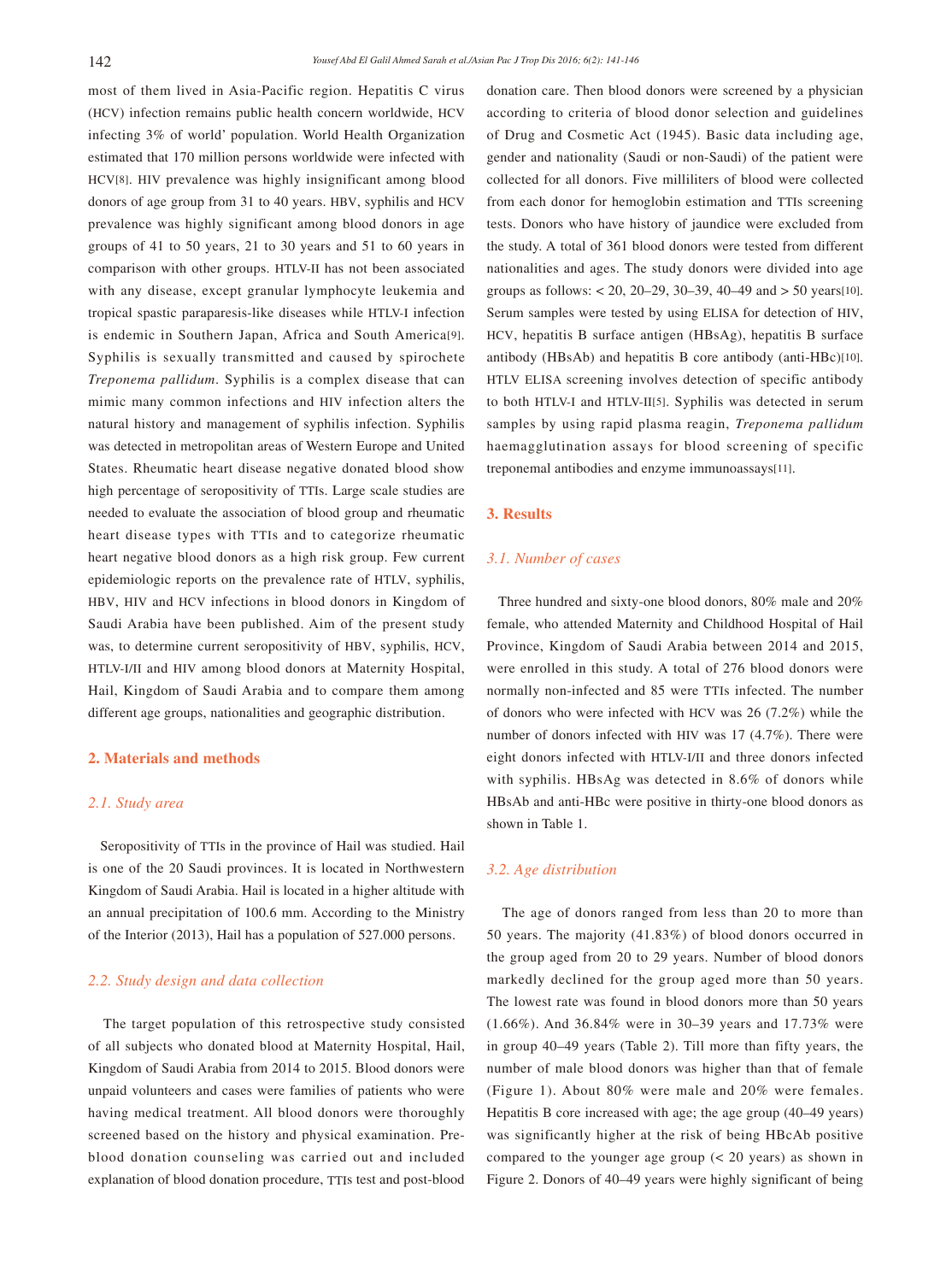| <b>Table 1</b>                                                                        |  |
|---------------------------------------------------------------------------------------|--|
| Seroprevalence of HBV, HCV, HIV, HTLV-I/II and syphilis among blood donors. $n(\%)$ . |  |

| Month/year | Total number    | Number of                  |         | <b>HBV</b> |          | <b>HCV</b> | <b>HIV</b> | HTLV-I/II |            | Syphilis    |             |
|------------|-----------------|----------------------------|---------|------------|----------|------------|------------|-----------|------------|-------------|-------------|
|            | of blood donors | normal non-infected donors | HBsAg   | HBsAb      | Anti-HBc |            |            |           | <b>RPR</b> | <b>TPHA</b> | <b>EIAs</b> |
| $Mar-14$   | 97(26.9)        | 78 (80.4)                  | 5(5.2)  | 8(8.2)     | 8(8.2)   | 7(7.2)     | (1.0)      | 2(2.1)    | 1(1.0)     | 1(1.0)      | 1(1.0)      |
| $Dec-14$   | 141(39.1)       | 114(80.9)                  | 10(7.1) | 10(7.1)    | 10(7.1)  | 10(7.1)    | 5(3.5)     | (0.7)     | 2(1.4)     | (0.7)       | 1(0.7)      |
| $Mar-15$   | 59(16.3)        | 36(61.0)                   | 7(11.8) | 7(11.8)    | 7(11.8)  | 4(6.8)     | 9(15.1)    | 3(5.1)    | 1(1.7)     | 0(0.0)      | 0(0.0)      |
| $Dec-15$   | 64(17.7)        | 48(75.0)                   | 9(14.1) | 6(9.4)     | 6(9.4)   | 5(7.8)     | 2(3.1)     | 2(3.1)    | 2(3.1)     | 1 (1.6)     | 1(1.6)      |
| Total      | 361(100.0)      | 276 (76.5)                 | 31(8.6) | 31(8.6)    | 31(8.6)  | 26(7.2)    | 17(4.7)    | 8(2.2)    | 6(1.7)     | 3(0.8)      | 3(0.8)      |

RPR: Rapid plasma reagin; TPHA: *Treponema pallidum* haemagglutination assay; EIA: Enzyme immunoassay.

HCV positive compared to younger age group (20–29 years) as shown in Figure 3. HIV and syphilis infections increased with age; the 30–39 age group was significantly higher at the risk of being HIV and syphilis positive compared to the younger age group (20–29 years).While HTLV-I/II infection was significantly higher at risk in the age group (40–49 years) as shown in Figure 4.

#### **Table 2**

Distribution of blood donors according to age.

| Age (years) | Number of donors | Percentage |
|-------------|------------------|------------|
| < 20        | 7                | 1.94       |
| $20 - 29$   | 151              | 41.83      |
| $30 - 39$   | 133              | 36.84      |
| $40 - 49$   | 64               | 17.73      |
| > 50        | 6                | 1.66       |
| Total       | 361              | 100.00     |



**Figure 1.** Distribution of age and sex of blood donors from 2014 to 2015.

# *3.3. Nationality distribution*

 By comparison of the infection rate between Saudi and non-Saudi donors, we have noticed differences inside the age groups. Indeed, at age group (less than 20 years), 89.70% of the blood donors were Saudi and only 10.30% were non-Saudi. However, in the age group (20–29 years), the rates in the two nationalities were mostly equal. About 88.10% were Saudi and 11.90% were non-Saudi in age group from 30 to 39 years. While in age group 40–49 years, Saudi donors were 95.30% and 75.10% Saudi donors were in age group more than 50 years. In fact, 80.80% were Saudi and 19.20% were non-Saudi (Figure 5). Seroprevalence of HBV positivity was significantly higher among Saudi (25%) compared to other nationalities. Among Egyptian donors, HCV positivity was significantly higher (35%) compared to other nationalities. HIV and syphilis seropositivity were the highest (41% and 67%, respectively) among Indian donors while HTLV-I/II seropositivity was the highest (38%) among Bangladesh donors. Figure 6 shows nationality and number of blood donors who infected with TTI from 2014 to 2015.









**Figure 4.** Age and seropositivity of HIV, HTLV-I/II and syphilis among blood donors.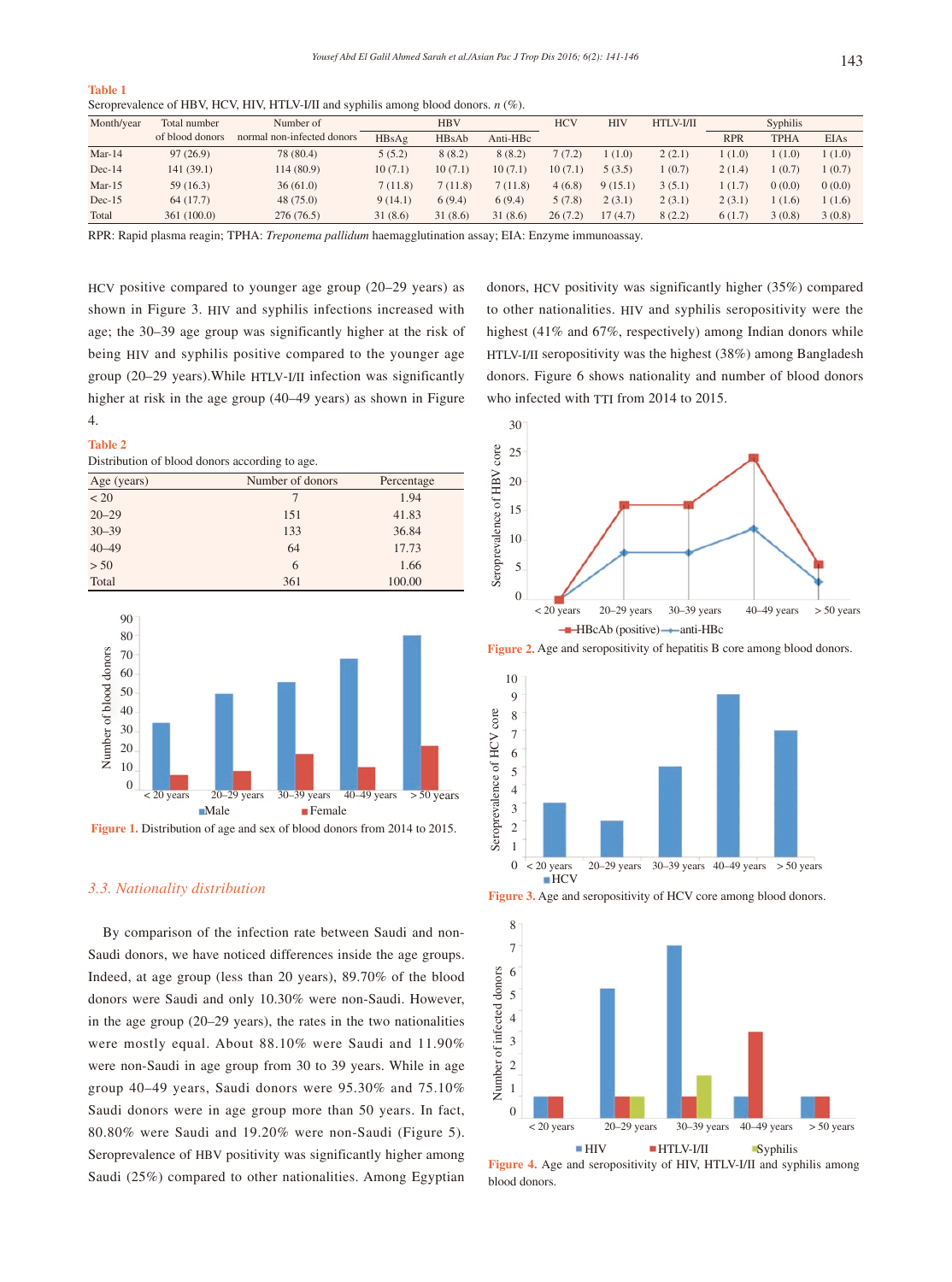# *3.4. Residence and geographical distribution of cases*

 All districts of Hail province were involved, with large variation in the distribution of blood donors. According to the type of residence in which the donors lived, 60.7% (*n* = 237 donors) of them lived in urbanized areas in Hail City. Whereas 25.7% (*n* = 124 donors) were from rural settlements, mainly form Baqaa (20.5%; *n* = 25 donors), Jubbah (17%, *n* = 21 donors) and Shinan village (7%,  $n = 9$  donors) (Table 3). For the other villages, only few sporadic cases were reported. The distribution of cumulative blood donors by districts, number of cases and nationality proportions were shown in Figure 7. Seropositivity of TTIs was compared in Hail Region and other areas in Saudi Arabia including Riyadh, Jeddah, Mekkah, Taif, Dammam, Jazan, Aseer and Tabuk, as shown in Table 4.



**Figure 5.** Nationality and age of blood donors from 2014 to 2015.

#### **Table 3**

| Distribution of the reported blood donors infection between 2014 |  |  |  |  |
|------------------------------------------------------------------|--|--|--|--|
| and 2015 according to the geographical origin and TTIs.          |  |  |  |  |

| Geographical |                |                |                | Normal (no HBV HCV HTLV-I/II Syphilis HIV Total |                |                |                |
|--------------|----------------|----------------|----------------|-------------------------------------------------|----------------|----------------|----------------|
| origin       | infection)     |                |                |                                                 |                |                |                |
| Hail City    | 202            | 15             | 8              | 3                                               | $\overline{2}$ | 7              | 237            |
| Ghazala      | 3              | $\overline{2}$ | $\mathbf{1}$   | $\theta$                                        | $\overline{0}$ | $\mathbf{1}$   | 7              |
| Shenan       | $\theta$       | $\mathbf{1}$   | 3              | 1                                               | 1              | 3              | 9              |
| Jubbah       | 16             | $\theta$       | $\overline{2}$ | 1                                               | $\overline{0}$ | $\overline{2}$ | 21             |
| Alkhuttah    | 2              | 3              | $\theta$       | $\theta$                                        | $\overline{0}$ | $\Omega$       | 5              |
| Sulaimy      | $\overline{2}$ | $\mathbf{1}$   | $\theta$       | $\theta$                                        | $\overline{0}$ | $\mathbf{1}$   | $\overline{4}$ |
| Shamly       | 3              | $\theta$       | $\theta$       | $\theta$                                        | $\overline{0}$ | $\Omega$       | 3              |
| Baqaa        | 15             | $\overline{4}$ | 3              | $\overline{c}$                                  | $\Omega$       | 1              | 25             |
| Alhumaira    | 4              | $\theta$       | $\theta$       | $\theta$                                        | $\overline{0}$ | $\Omega$       | $\overline{4}$ |
| Turabah      | 3              | 1              | $\overline{2}$ | $\theta$                                        | $\overline{0}$ | 1              | $\overline{7}$ |
| Murayfig     | $\overline{4}$ | 1              | $\mathbf{1}$   | $\theta$                                        | $\Omega$       | $\theta$       | 6              |
| Mugag        | $\overline{2}$ | $\theta$       | $\theta$       | $\theta$                                        | $\overline{0}$ | $\theta$       | $\overline{2}$ |
| Elgaied      | 3              | $\theta$       | 1              | $\theta$                                        | $\overline{0}$ | $\Omega$       | $\overline{4}$ |
| Samira       | $\overline{2}$ | $\theta$       | $\theta$       | $\theta$                                        | $\theta$       | $\theta$       | $\overline{2}$ |
| Al Subaihia  | 3              | $\overline{2}$ | $\mathbf{1}$   | 1                                               | $\overline{0}$ | 1              | 8              |
| Eigda        | 3              | $\theta$       | $\theta$       | $\theta$                                        | $\overline{0}$ | $\theta$       | 3              |
| Tabah        | $\overline{4}$ | 1              | $\overline{2}$ | $\theta$                                        | $\overline{0}$ | $\theta$       | $\overline{7}$ |
| Hait         | $\Omega$       | $\theta$       | $\mathbf{1}$   | $\theta$                                        | $\overline{0}$ | $\theta$       | 1              |
| Hulayfa      | $\overline{2}$ | $\theta$       | $\theta$       | $\theta$                                        | $\theta$       | $\theta$       | $\overline{2}$ |
| Om Al Qolban | 3              | $\Omega$       | 1              | $\Omega$                                        | $\overline{0}$ | $\theta$       | $\overline{4}$ |
| Total        | 276            | 31             | 26             | 8                                               | 3              | 17             | 361            |



**Figure 6.** Nationality and seropositivity of TTI among blood donors from 2014 to 2015.

Sa: Saudi; E: Egyptians; Su: Sudanese; Sy: Syrians; I: Indians; J: Jordanians; F: Filipino; Pak: Pakistanis; Pal: Palestinians; B: Bangladesh.



Geographical origin

HBV HCV HTLV-I/II Syphilis HIV **Figure 7.** Geographical distribution of TTIs among blood donors in Hail, Saudi Arabia, from 2014 to 2015.

The figure showing distribution of blood donors by districts of Hail Region. The biggest number of blood donors are located in center of Hail and, Baqaa City is the most endemic region with the biggest number of TTI cases. HC: Hail City; G: Ghazala; SN: Shenan; J: Jubbah; AH: Alkhuttah; SY: Sulaimy; Sh: Shamly; B: Baqaa; AA: Alhumaira; Tu: Turabah; MG: Murayfig; Mu: Mugag; El: Elgaied; Sa: Samira; AS: Al Subaihia; Ei: Eigda; T: Tabah; H: Hait; Hu: Hulayfa; O: Om Al Qolban.

## **Table 4**

Comparison of TTI prevalence rates among different regions of Kingdom of Saudi Arabia. %.

| Province | Location     | Anti-HBc  | Anti-HCV | Anti-HIV  |
|----------|--------------|-----------|----------|-----------|
| Hail     | Northwestern | 8.60      | 7.20     | 4.70      |
| Mekkah   | Western      | 6.70      | 0.44     | 0.07      |
| Jeddah   | Western      | 21.50     | 1.00     | 1.00      |
| Taif     | Western      | 11.50     | 0.63     | 0.15      |
| Riyadh   | Central      | <b>NA</b> | 0.40     | <b>NA</b> |
| Dammam   | Eastern      | 9.15      | 0.83     | 0.03      |
| Jazan    | Southwestern | 5.70      | 0.41     | <b>NA</b> |
| Aseer    | Southwestern | 6.14      | 0.07     | <b>NA</b> |
| Tabuk    | Northwestern | 18.70     | 0.70     | <b>NA</b> |

NA: Not available.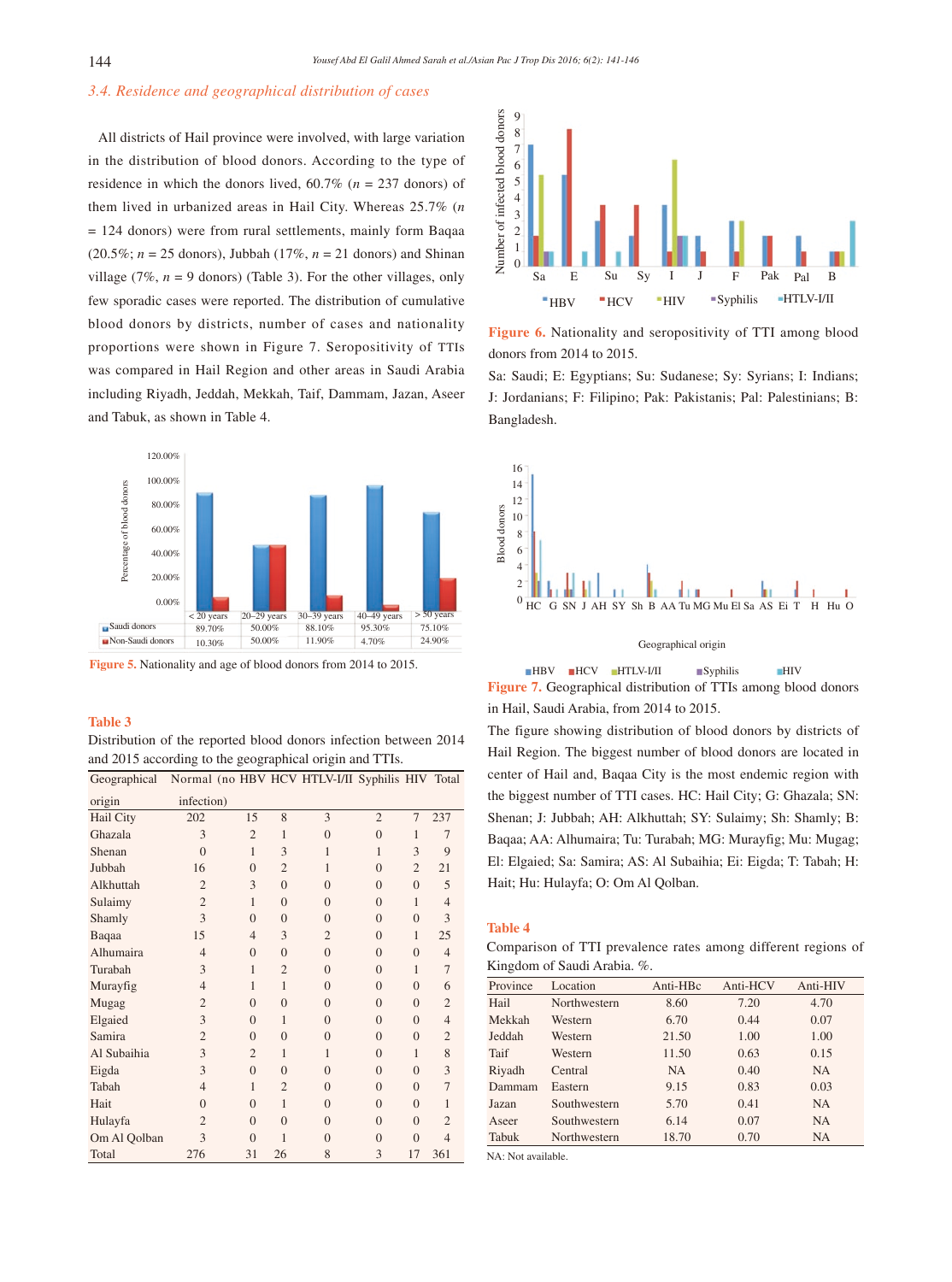# **4. Discussion**

 The long-term mortality and morbidity associated with infections caused by hepatitis C and B viruses, HTLV as well as HIV have imposed a great burden on the health care system around the world including Kingdom of Saudi Arabia. It is imperative to monitor the prevalence of TTIs to assess the risk in donor pool, by inference, the risk in general to Saudi population receiving blood donations. Currently, there is a paucity of information about an updated burden of HBV, HIV and HCV in Kingdom of Saudi Arabia[12]. All blood units must be screened for markers of TTIs, including HIV I/II, HIV p24 antigen, HBsAg, anti-HBc, anti-HBs, human T-lymphotropic virus (anti-HTLV-I/II), anti-HCV in addition to using a serological test for malaria and syphilis[13].

 In this study, we characterized the prevalence of HBV, HTLV, HCV, syphilis and HIV serologically in blood donors of Hail region between 2014 and 2015. Overall, seroprevalence of HBV, HCV, HTLV, HIV and syphilis during the study period were 8.6%, 7.2%, 4.7%, 2.2% and 0.8%, respectively. To the best of our knowledge, this is the first epidemiological study of TTIs among blood donors in Hail Province, Kingdom of Saudi Arabia. This retrospective study allows us to get epidemiological data from 361 blood donors. Because our study covers a two year time frame, we were able to compare detected results to other regions in Saudi Arabia where possible and to past published data (Table 4).

 Several studies published more than a decade age, which reported that HBsAg was found in 11 (3%) donors in Saudi Arabia. The risk factor for HBV was heterosexual transmission in 8 (73%) patients, followed by blood/blood product transfusion in 2 (18%) patients[14]. Similar to our data, HBV seroprevalence has been reported by recent studies including southwestern rural areas in Saudi Arabia revealing a 1.03%[15], 1.5% in the central city of Riyadh[16], 6.7% in the western city of Mekkah, where Mekkah boasts one of the lowest TTIs seroprevalence in Saudi Arabia[11]. However, a significantly higher (21.50%) anti-HBc seroprevalence has been reported in the western region of Jeddah[15,17], as well as 18.7% in the northwestern region of Tabuk. Thus, Jazan seems to boast one of the lowest anti-HBc seroprevalence rates (5.7%) [12]. HCV seroprevalence seems to be in a higher rate of 7.2% in Hail Region. As our study reported, however, we observed a much lower prevalence (0.07%), of anti-HCV as compared to the city of Aseer[12,18].

 To our knowledge, there is limited data in literature to enable comparison of HIV seroprevalence amongst different Saudi Arabia regions; scarce studies exist with respect to anti-HIV prevalence. The overall seroprevalence of anti-HIV (4.7%) in Hail Region, remains lower as 0.03% in eastern region of Saudi Arabia[12,19], an elevated 4.7% in Hail Region, 1% in western region of Jeddah[20], and 0.15% in neighboring city of Taif.

To our knowledge, no Saudi or regional studies have addressed

donor profiles hindering our ability to make national level comparisons. However, similarity with data available from other countries could be a starting point in hope of analogous prospective Saudi studies. First, our data has revealed a significant number of donors positive for anti-HBc representing the highest (8.6%) donor profile of TTI infection. On the other hand, the anti-HBc levels observed among our blood donors are significantly higher than those reported in the USA (0.32%)[21]. Comparable levels on the other hand were observed at 7.8% in Egypt and 8% in Iran[22,23]. The age range 21–29 years old constituted the largest population among blood donors. In addition, majority of the donors were males and there were very little number of female blood donors during period of this study. The percentage of Saudi donors was high. A similar study conducted on blood donors in Saudi Arabia by Antar *et al.*[23], also showed that the largest group of donors was those at age range 20–29 years old and female donors were as low as 1.2% at the year 2000 and declined to reach 0.7% by the year 2002. The analysis of the TTI distribution among the age groups has demonstrated that HBcAg, HTLV-I/II and HCV were significantly higher in age group of 40–49 in comparison with, the younger age group (< 20 years). While HIV and syphilis infections increased in the 30–39 age group. Moreover, by comparison of TTI in both genders, we have noticed that there is no significant difference encountered between the rate in males and females. Data show that globally 30% of blood donations are given by women, although this ranges widely. In 20 of the 111 reporting countries, less than 10% donations are given by female donors[3].

 Concerning the nationality of the donors, both Saudi and non-Saudi, it is important to highlight that seropositivity of HBV was highly significant among Saudi (25%) compared with other nationalities. While HCV positivity was significantly higher (35%) among Egyptian donors. However, HIV and syphilis seropositivity were the highest (41% and 67%, respectively) among Indian donors while HTLV-I/II seropositivity was the highest (38%) among Bangladesh donors. On the other hand, Kurdi *et al.*[24] reported that, the overall prevalence of HBsAg was 9.02%, HBcAb was 9.02%, HBsAb was 7.93% and hepatitis B DNA was the highest one (9.29%).

 Geographical distribution of TTI among blood donors, in Hail Province has shown that the biggest number is located in center of Hail and only few cases were reported in the other villages. This result could not reflect the endemicity level of TTI among Hail villages. During this retrospective study, data were recorded from Maternity Hospital in Hail. Among Hail City neighborhoods, Baqaa city was the most endemic region with the biggest number of TTI cases. Unfortunately, the lack of data concerning TTI among blood donors in this focus make it difficult to explain the observed discrepancy concerning the geographical distribution of the TTI among blood donors. So more investigations concerning